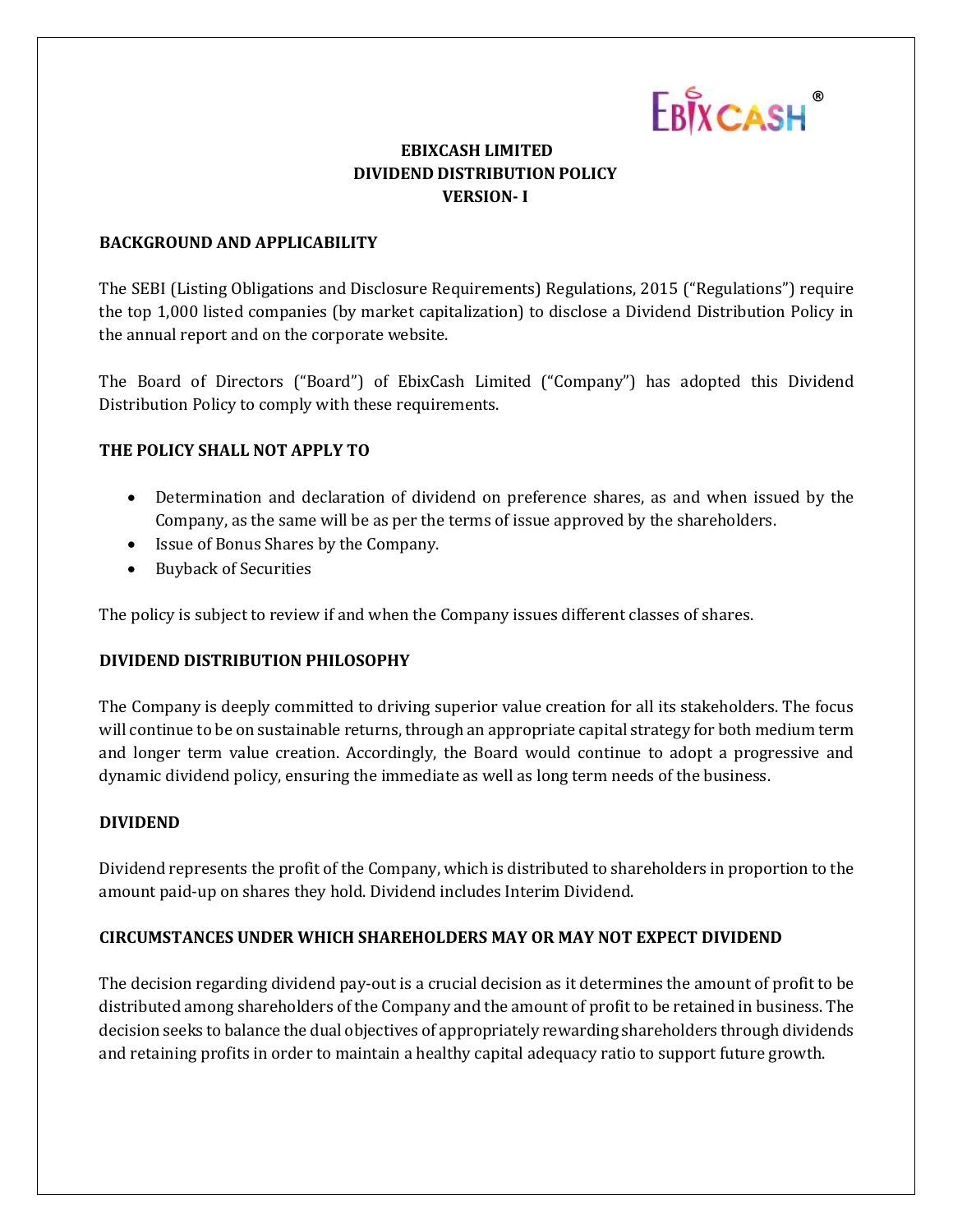

The shareholders of the Company may not expect dividend in the following circumstances, subject to discretion of the Board of Directors.

- i. Proposed expansion plans requiring higher capital allocation.
- ii. Decision to undertake any acquisitions, amalgamation, merger, joint ventures and new product launches etc. which requires significant capital outflow.
- iii. Requirement of higher working capital for the purpose of business of the Company.
- iv. Proposal for buy-back of securities.
- v. In the event of loss or inadequacy of profit.

#### **INTERIM AND FINAL DIVIDEND**

The Board may declare one or more Interim Dividends during the year. Additionally, the Board may recommend Final Dividend for the approval of the shareholders at the Annual General Meeting. The date of the Board meeting in which the Dividend proposal will be considered, will be provided to the stock exchanges, as required by Listing Regulations.

## **FINANCIAL PARAMETERS AND OTHER INTERNAL AND EXTERNAL FACTORS THAT WOULD BE CONSIDERED FOR DECLARATION OF DIVIDEND**

- Distributable surplus available as per the Act and Regulations.
- The Company's liquidity position and future cash flow needs.
- Track record of Dividends distributed by the Company.
- Pay-out ratios of comparable companies.
- Prevailing Taxation Policy or any amendments thereof, with respect to Dividend distribution.
- Capital expenditure requirements considering the expansion and acquisition opportunities.
- Cost and availability of alternative sources of financing.
- Stipulations/ Covenants of loan agreements.
- Macroeconomic and business conditions in general.
- Any other relevant factors that the Board may deem fit to consider before declaring Dividend.

## **UTILIZATION OF RETAINED EARNINGS**

Subject to applicable regulations, the Company's retained earnings shall be applied for:

•Funding inorganic and organic growth needs including working capital, capital expenditure, repayment of debt, etc.

- •Buyback of shares subject to applicable limits.
- Payment of Dividend in future years.
- Issue of Bonus shares.
- Any other permissible purpose.